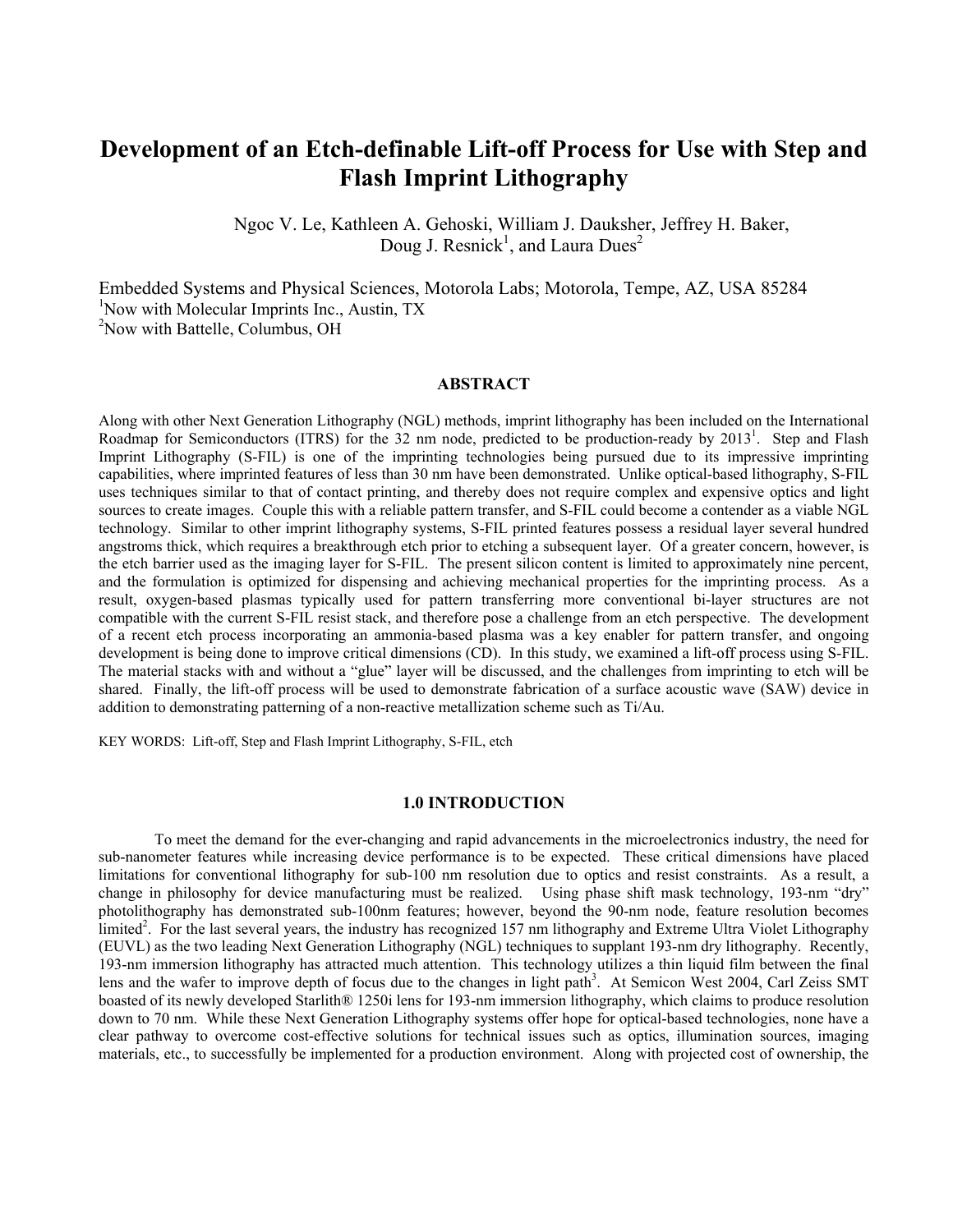technical hurdles for both optical upgrades along with material research could constrain these NGL technologies from being competitive.

In parallel, imprinting technologies are being pursued as an alternative approach for nanolithography. Unlike optical technologies, these imprinting techniques are based on contact printing, and therefore do not require expensive and complex optics and light sources for creating images. As a result, imprinting may offer the possibility of greater simplicity and lower cost for producing sub-100 nm resolution. Step and Flash Imprint Lithography is one of several nano-imprint techniques showing some potential and could create a viable and competitive lithography solution for both semiconductor and non-semiconductor-related applications.

S-FIL utilizes a multi-layer scheme similar to that of bi-layer resist technology; however, unlike bi-layer systems, a residual layer of the etch barrier (EB) remains as part of the imprinted pattern. This residual layer requires a breakthrough etch prior to etching the underlayer materials, and therefore, a lift-off stack using a bi-layer structure with a re-entrant profile similar to that of optical lithography is not possible using S-FIL. A two-layer or three-layer stack is required. Another obstacle with S-FIL technology is the imaging resist used. Distinct from optical resist, the EB material used for S-FIL is of a different material formulation. This formulation especially deviates from typical resist systems in that the silicon content is extremely low  $\sim$  9%). In addition, the material properties for the EB are selected based upon imprint requirements (e.g., viscosity, mechanical strength, etc.), and not necessarily on etch requirements. As a result, this film not only provides insufficient etch resistance during pattern transfer when using conventional oxygen-based plasma etching techniques, but adhesion of the EB to some materials is limited. While the detail process for S-FIL has been discussed elsewhere<sup>4-6</sup>, Figure 1 depicts the basic S-FIL process steps to obtain an imprinted feature, where the EB is first dispensed on the wafer (a) follow by an in-situ low pressure compression of the template to the EB and UV (ultra violet) cure (b). The template is then release leaving the micro-molded pattern (c) along with a residual layer several hundred angstroms thick.



Figure 1. a) Etch barrier is dispensed onto the substrate; b) compress and UV cure; c) imprinted feature leaving a residual layer.

As with other NGL technologies, S-FIL has its share of technical problems to overcome to be considered as a production-worthy lithography method. Issues such as defects, critical dimensions (CD), residual thickness, and template inspection must be solved. In addition, a reliable pattern transfer to the underlayer substrate must also be demonstrated. Recent work has focused on the development of an NH<sub>3</sub>-based plasma etch process to create features suitable for etching the underlying layers<sup>7</sup>. Figure 2a) depicts pattern transfer in underlayer oxide of 80 nm vias and (b) 100 nm line/space features. Also, using the NH3 baseline etch process, (c) the world's first surface acoustic wave correlator devices on 100 mm diameter z-cut LiNbO<sub>3</sub> substrates using S-FIL technology were fabricated<sup>8</sup>. The purpose of this work is to present a processing scheme suitable for lift-off processing using S-FIL technology. There are several attributes in using a lift-off method; one of which we find attractive is the ability to deposit non-volatile materials such as copper, gold, platinum, etc., without the worry for an etch process. In order to develop this process, several problems must be overcome. These include obtaining an etchable hardmask that would adhere to the etch barrier imaging material and establishing a selective etch process to maintain the proper undercut require for metal deposition and solvent lift-off. The results from the lift-off material stack with and without a "glue" layer development work will be shared.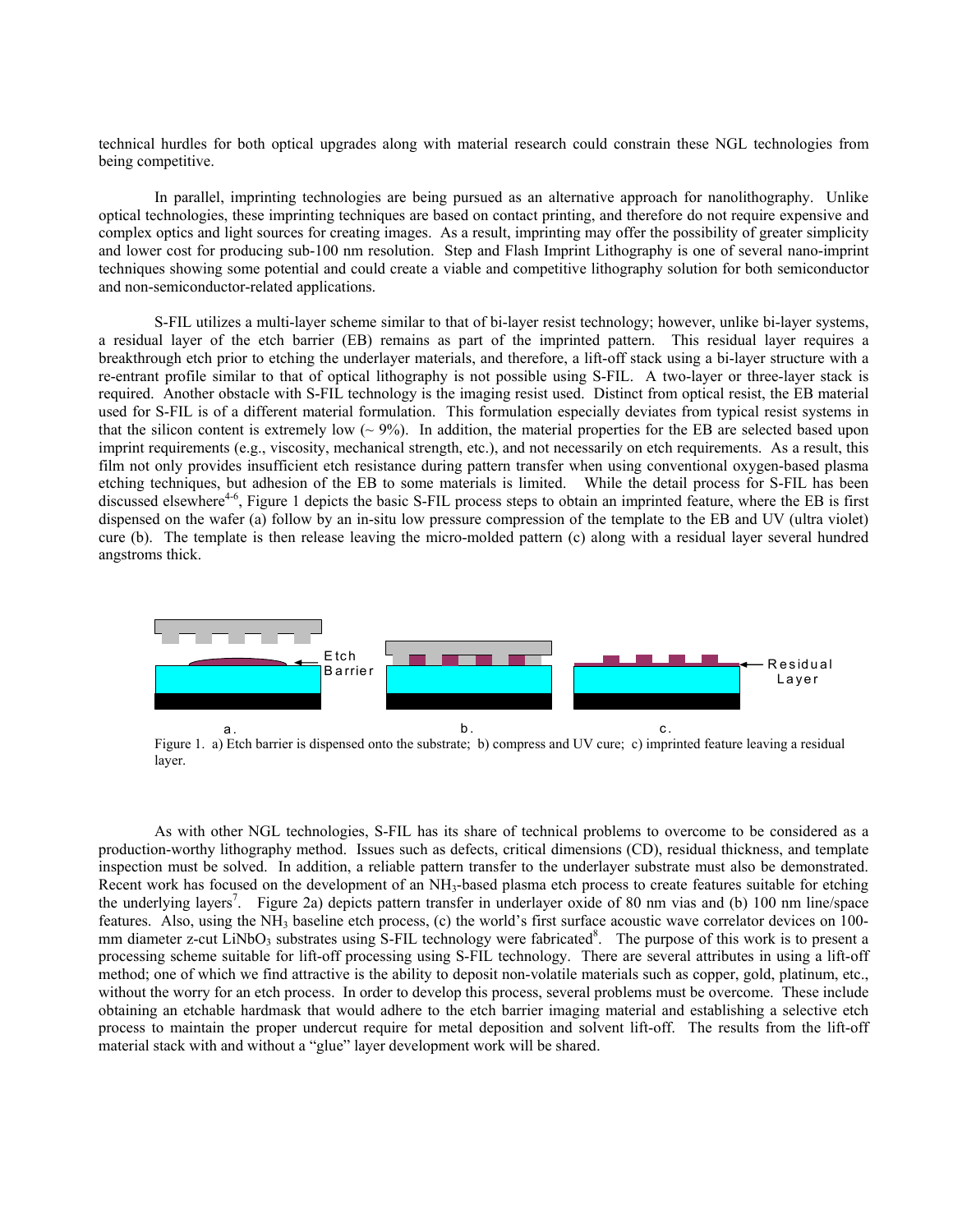



## **2.0 EXPERIMENTAL**

In order to fabricate wafers for the lift-off studies, a layer of 2000 Å thick MicroChem polymethylglutarimide (PMGI) is first spin-coated on 200 mm double-sided polished silicon wafers using an SVG90S coater. The wafers are then vacuum-baked for 12 hours (240 °C) to drive off solvents. Next, a masking layer such as TEOS is deposited using a Novellus C-1 system; this is followed by a spin-coated thin adhesion layer of Brewer Science DUV30J anti-reflective coating (ARC). And finally, a proprietary Si-containing acrylate-based etch barrier monomer imaging material is dispensed at the point of use at each die location, and the dies are printed using an Imprio-100 tool manufactured by Molecular Imprints, Incorporated.

Etching of the entire material stack was performed in a semi-custom Unaxis Versalock 700 (VLR) system. The breakthrough etch of the residual etch barrier layer and hardmask was accomplished using a fluorine-based high pressure (30-90 mT) and high bias (50-300 W) recipe. The undercut etch of the PMGI is done with an oxygen-based RIE process with low pressure (10-30 mT) and low bias (5-50 W). While the breakthrough etch process is timed, the PMGI undercut process monitoring is conducted using a spectrometer-based (200-800 nm wavelength range) endpoint system. Metal deposition of Al or Ti/Au is deposited by means of an evaporation method on a Temescal 1800 tool. Shipley SVC-14 solvent was used for all lift-off processing. CD measurements and cross-sectional SEMs were done on a Hitachi S-4500 system.

# **3.0 RESULTS AND DISCUSSION**

## **3.1 S-FIL Lift-off Process**

While optical-based lithography lift-off processes have been proposed which use from one to three layers of resist<sup>9-11</sup>. Figure  $\overline{3}$  shows the S-FIL lift-off material stacks without a glue layer (a) and with a glue layer (b) that are currently being pursued. In this system, the top layers typically consist of a masking layer and an etch barrier imaging layer, and the undercut layer is PMGI. In the case of the glue layer stack, a thin layer, which is typically ARC, is required between the EB and the hardmask since the EB materials do not adhere well to most dielectric materials such as oxide or nitride.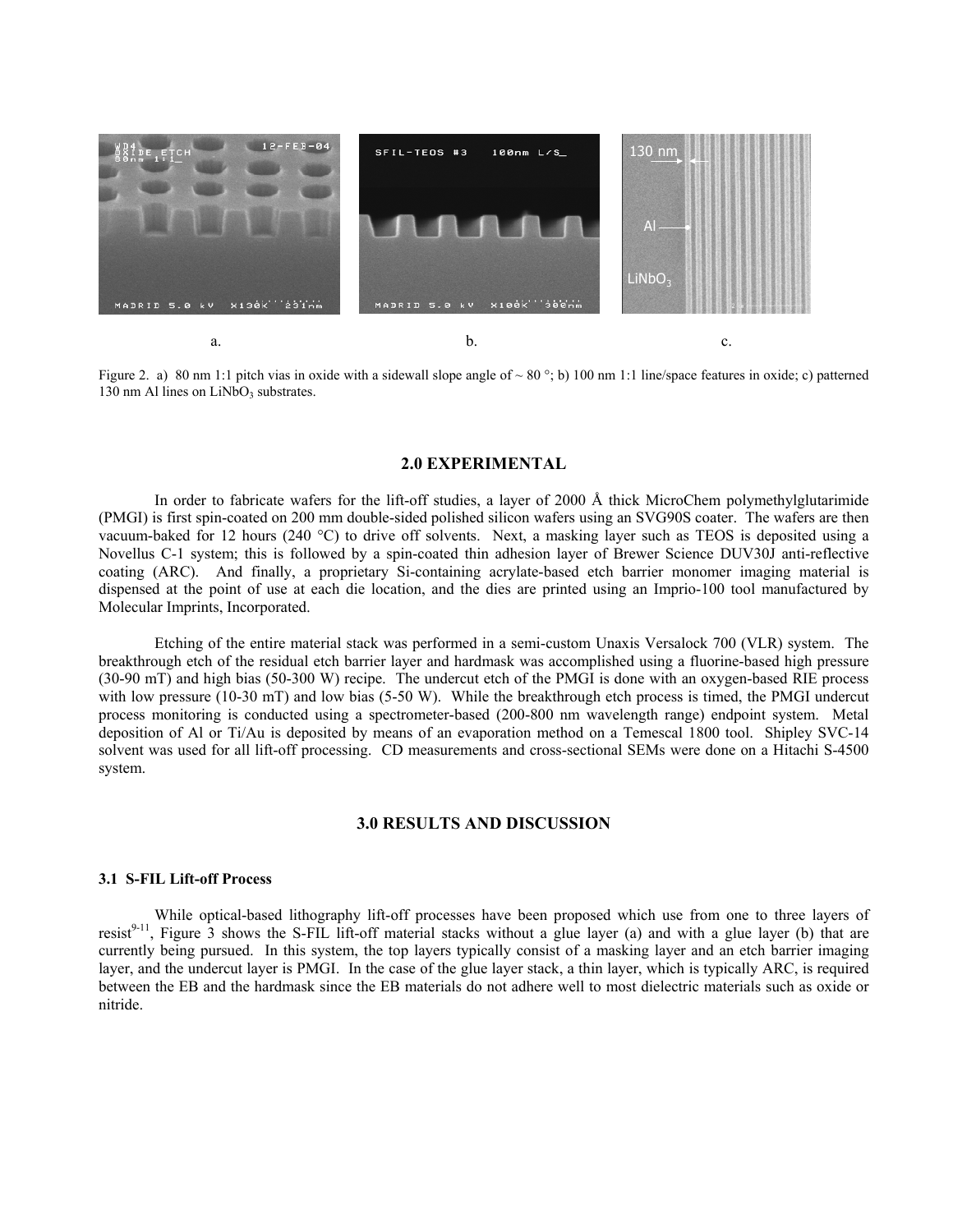

The fundamental requirement for a successful lift-off process is the creation of a re-entrant resist profile. Figure 4 illustrates a step by step cartoon of the S-FIL lift-off process. In creating the undercut profile, the first step is to perform a breakthrough etch stopping on PMGI (a), followed by a selective process to establish the undercut in PMGI (b). The desired metals such as Al or Ti/Au are deposited (c). And finally, a solvent lift-off is used to dissolve the PMGI while lifting the excess metal, leaving the isolated metal features (d).



Figure 4. a) S-FIL breakthrough etch; b) S-FIL undercut profile; c) metal deposition; d) lift-off leaving isolated features

#### **3.2. Lift-off Results of no glue layer**

The initial development work was done using a material stack without a glue layer scheme. As a starting point, we utilized the  $NH_3$  baseline process established for the subtractive S-FIL work due to its compatibility with the EB. Selectivity of various hardmask materials such as DLC (diamond-like carbon), SiBER, aluminum, and oxide were gathered. Graph 1 shows the blanket etch rate result of PMGI in comparison to various hardmasks. As shown, selectivity of PMGI to both oxide and Al were almost infinite  $(> 2000.1)$ , while the selectivity to DLC  $(4.1)$  and SiBER  $(17.1)$  were marginal. With the exception of the DLC, the other materials are well within the desired selectivity of greater than 10:1 (PMGI: hardmask), and therefore, a good initial point for development. Figures 5a, 5b, and 5c, depict the results of DLC, SiBER, and Al, respectively, after PMGI undercut. Although the selectivity is sufficient, definite anomalies were observed. From the various hardmasks used, the DLC material yielded the most promising results; however, as can be seen from SEM, rounding of the features is observed before an undercut profile was achieved. Feature roughness and poor feature fidelity along with CD bias were unsatisfactory with the SiBER and Al materials as well. The final attempt was to try the oxide hardmask, but it was found that the adhesion of the EB to the oxide was poor and a different strategy needed to be implemented.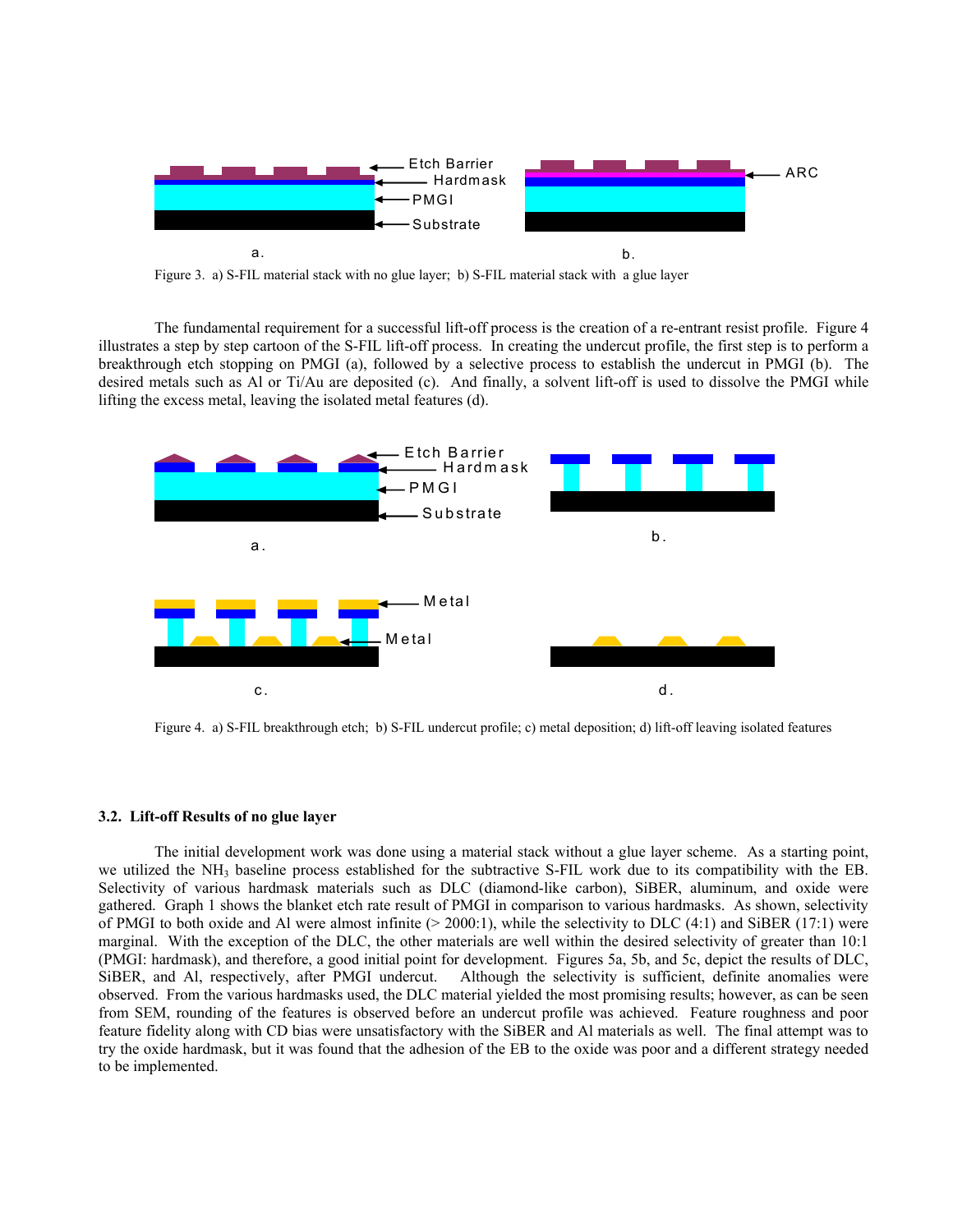

## **Etch Rates - NH3 Baseline**

Graph 1. Graph showing blanket etch rates of various hardmask materials with PMGI to measure selectivity.



Figure 5. a) SEM cross-section of DLC hardmask depicting rounding of features; b) SiBER hardmask showing gross sidewall roughness and feature degradation; c) Al hardmask depicting poor CD bias.

## **3.3 Lift-off Results with a glue layer**

Based on the poor results obtained for the no glue layer development approach, our next attempt was to shift to a more well-known conventional oxygen-based process to establishing the undercut profile in PMGI. Knowing that the oxygen process is not compatible with the current EB material, and the oxide is very selective in an oxygen-based plasma environment, an oxide hardmask makes a logical choice. A selectivity of greater than 2000:1 (PMGI: oxide) was measured using one of our in-house oxygen RIE processes. In order to use the oxide hardmask though, several issues needed to be overcome. The first obstacle was to see how we can imprint features and still be able to employ oxide. In addressing this hurdle, a thin (~30 nm) glue layer was implemented between the EB and oxide. Figure 6a) illustrate the glue layer stack post imprint. The next issue was to establish a breakthrough etch to clear the residual, ARC, and oxide layers while maintaining feature fidelity. Taking into account the residual layer and ARC thicknesses of about 40 nm and 30 nm, respectively, and given the poor selectivity of oxide to EB of about 1:1; it was estimated that a thin oxide layer of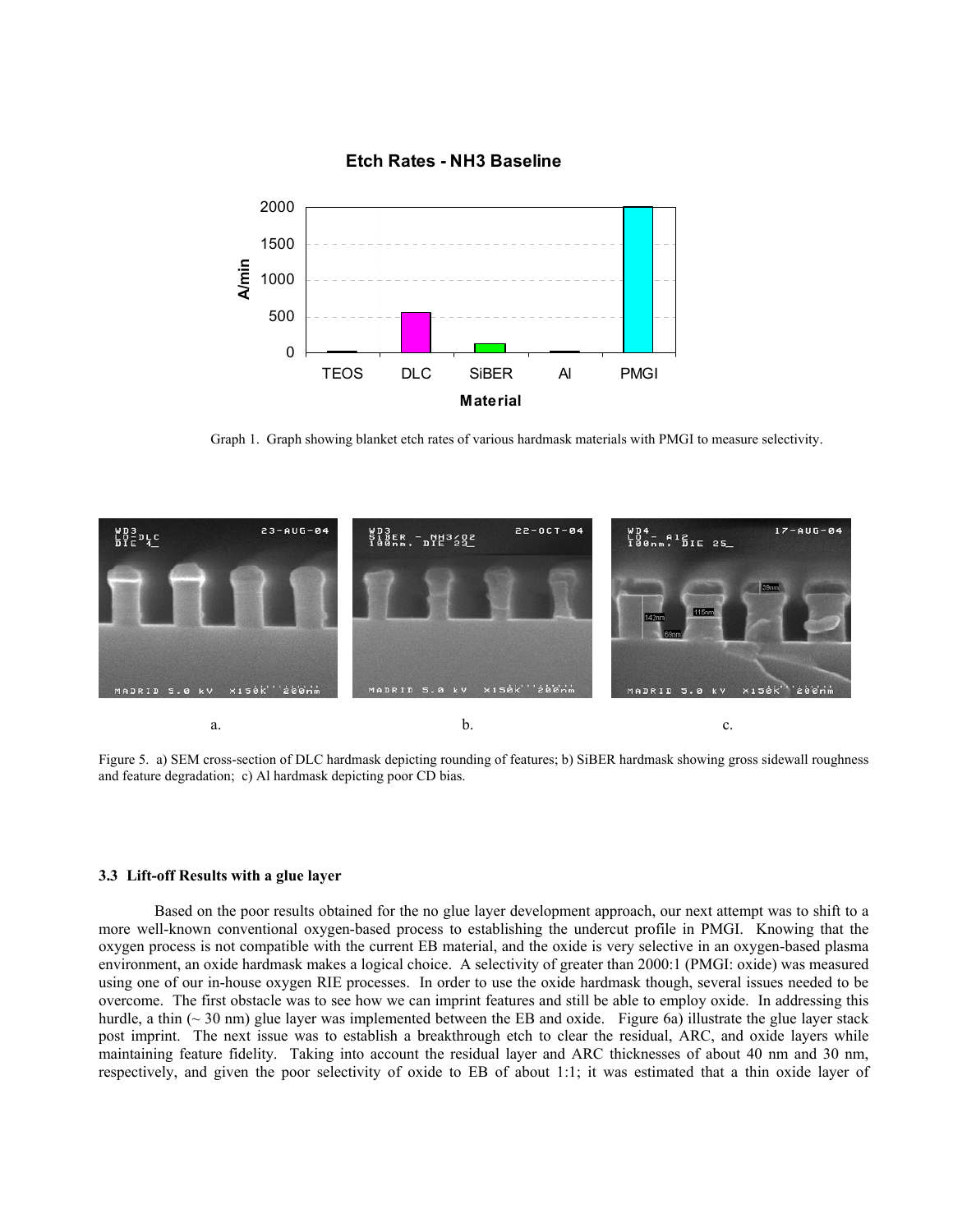approximately 30 nm would be sufficient to pattern transfer using the  $CF_4/O_2$  breakthrough baseline process. As shown in figure 6b), a timed etch of around 80 seconds was required to breakthrough the top layers, defining the features and stopping on PMGI. Evidence of sidewall roughness was observed, but this may be inherited from the imprinting template itself. To create the undercut profile, a low pressure, low bias RIE oxygen process was used to establish an undercut of approximately 35 nm per side on 100 nm features as shown in figure 6c).



Figure 6. a) SEM cross-section of a glue layer stack showing the oxide hardmask, ARC , and residual layer; b) top down of the 100 nm line/space features post breakthrough etch; c) cross-section showing an undercut of approximately 35 nm per side in PMGI.

## **3.4 S-FIL Lift-off SAW Device Results**

The lift-off process demonstrated for the 100 nm line/space features were used to fabricate a SAW structure. The SAW pattern consists of an interdigitated transducer (IDT) of 140 nm lines and 190 nm spaces. Figure 7 shows top down (a) and cross-sectional SEMs (b) post Al metal deposition, and the completion of a solvent lift-off leaving the isolated Al metal features of about 40 nm thick (c). To compare surface roughness of the Al features ( $\sim$  20 nm), several additional wafers were processed using evaporated Ti/Au. Figure 8 depicts a smoother surface roughness ( $\sim$  5 nm) using Ti/Au (a) and cross-sections of the metal lines at 50 nm thick (b) and 90 nm thick (c).



Figure 7. a) Top down SEM showing post Al metal deposition; b) cross-section depicting post Al deposition; c) Al metal features post solvent lift-off.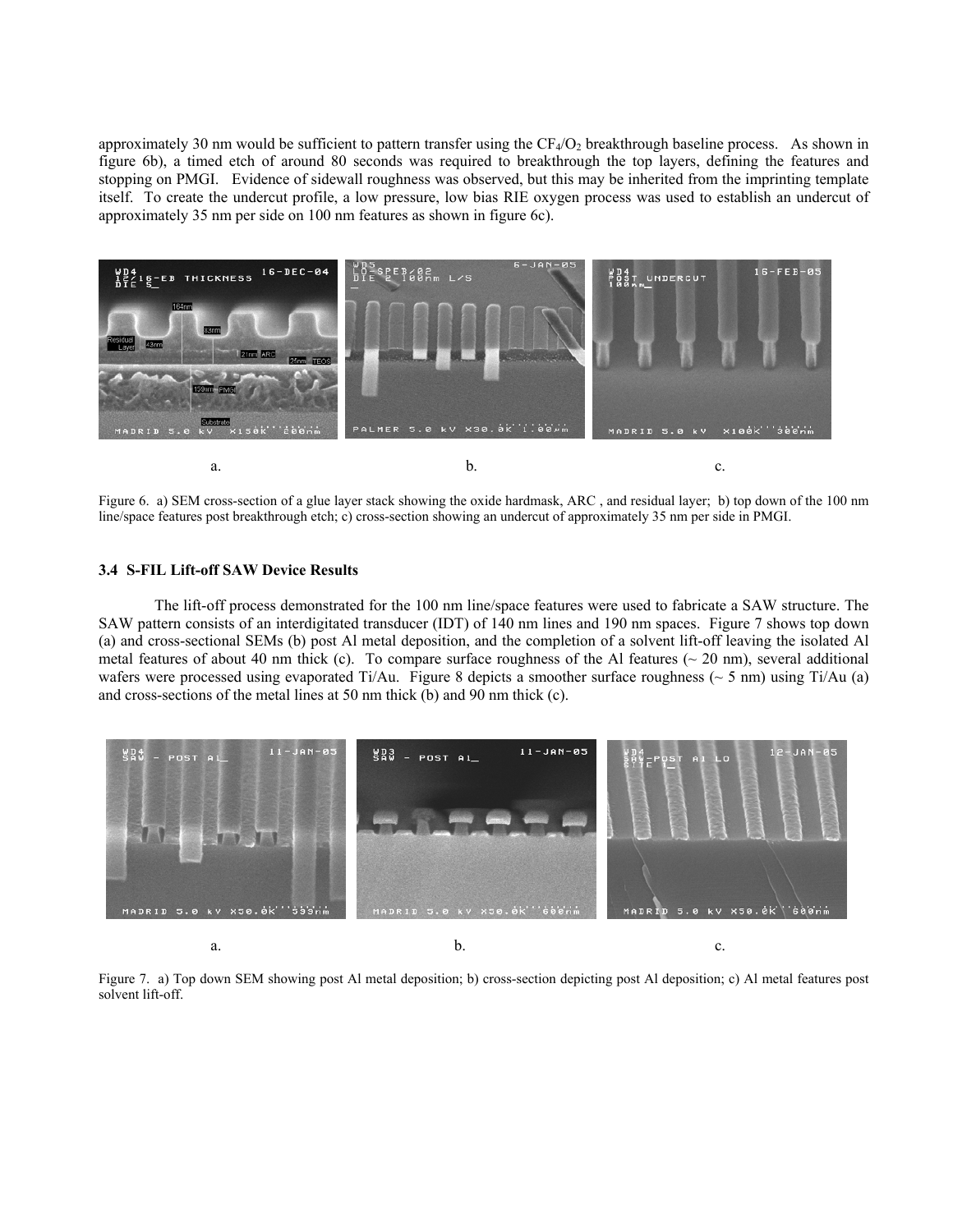

Figure 8. a) Top down SEM showing post Ti/Au metal deposition; b) cross-section of 50 nm thick Ti/Au metal features; c) cross-section of 90 nm thick Ti/Au metal features.

## **4.0 CONCLUSION**

A feasibility study of a lift-off process with the use of Step and Flash Imprint Lithography (S-FIL) glue layer stack has been done. This glue layer stack which integrates a thin layer of a developable anti-reflective coating (ARC) applied between the etch barrier and the oxide allows for a different processing methodology. In incorporating the oxide as a hardmask, the current etch barrier imaging resist was no longer a factor; and thereby, a more conventional reactive-ionetch oxygen-based process can be used to achieve the undercut profile. The results have demonstrated feasibility in creating an undercut of 30 nm per side with a re-entrant profile suitable for lift-off of 100 nm dense 1:1 lines/spaces. The final process was incorporated to fabricate the surface acoustic wave (SAW) device pattern on silicon wafers. Although the lift-off process has shown capabilities down to the 100 nm node, the development work reveals possible challenges with pursuing high aspect ratio sub-nanometer resolution beyond 70 nm due to features collapsing. Future development work will need to focus on understanding these limitations and possible alternative techniques such as S-FIL reverse-tone (SFIL/R) process to mitigate these concerns.

## **ACKNOWLEDGEMENTS**

The authors gratefully acknowledge Mark Madrid and Kathy Palmer of Motorola Labs for their countless hours of crosssectional SEMs and Lester Casoose of Freescale Semiconductor for providing CD SEM measurements. The authors would also like to extend their appreciation to Papu Maniar, Vida Ilderem, and the ESPS process group for their support in this work. The SAW structures shown were designed and tested by Sandia National Labs. This work was partially funded by DARPA (N66001-02-C-8011).

#### **REFERENCES**

- 1. International Technology Roadmap for Semiconductors, 2003 Edition.
- 2. J.V. Beach, J. S. Petersen, B. Eynon, D. Taylor, D. J. Gerold, and M. J. Maslow, "Imaging 100-nm contacts with high-transmission attenuated phase shifts," Proc. SPIE., **vol. 4889**, pp. 1242-1252, 2002.
- 3. "Optics for 193 nm Immersion Lithograph," [www.smt.zeiss.com](http://www.smt.zeiss.com/), 2005.
- 4. M. Colburn, A. Grot, M. Amistoso, B. J. Choi, T. Bailey, J. Ekerdt, S. V. Sreenivasan, J. Hollenhorst, and C. G. Willson, "Step and flash imprint lithography for sub-100nm patterning," Proc. of SPIE, **vol. 3997**, pp. 453-457, 2000.
- 5. B. J. Choi, S. Johnson, M. Colburn, S. V. Sreenivasan, C. G. Willson, "Design of orientation stages for step and flash imprint lithography," J. Precision Engineering, **vol. 25**, no. 3, July 2001.